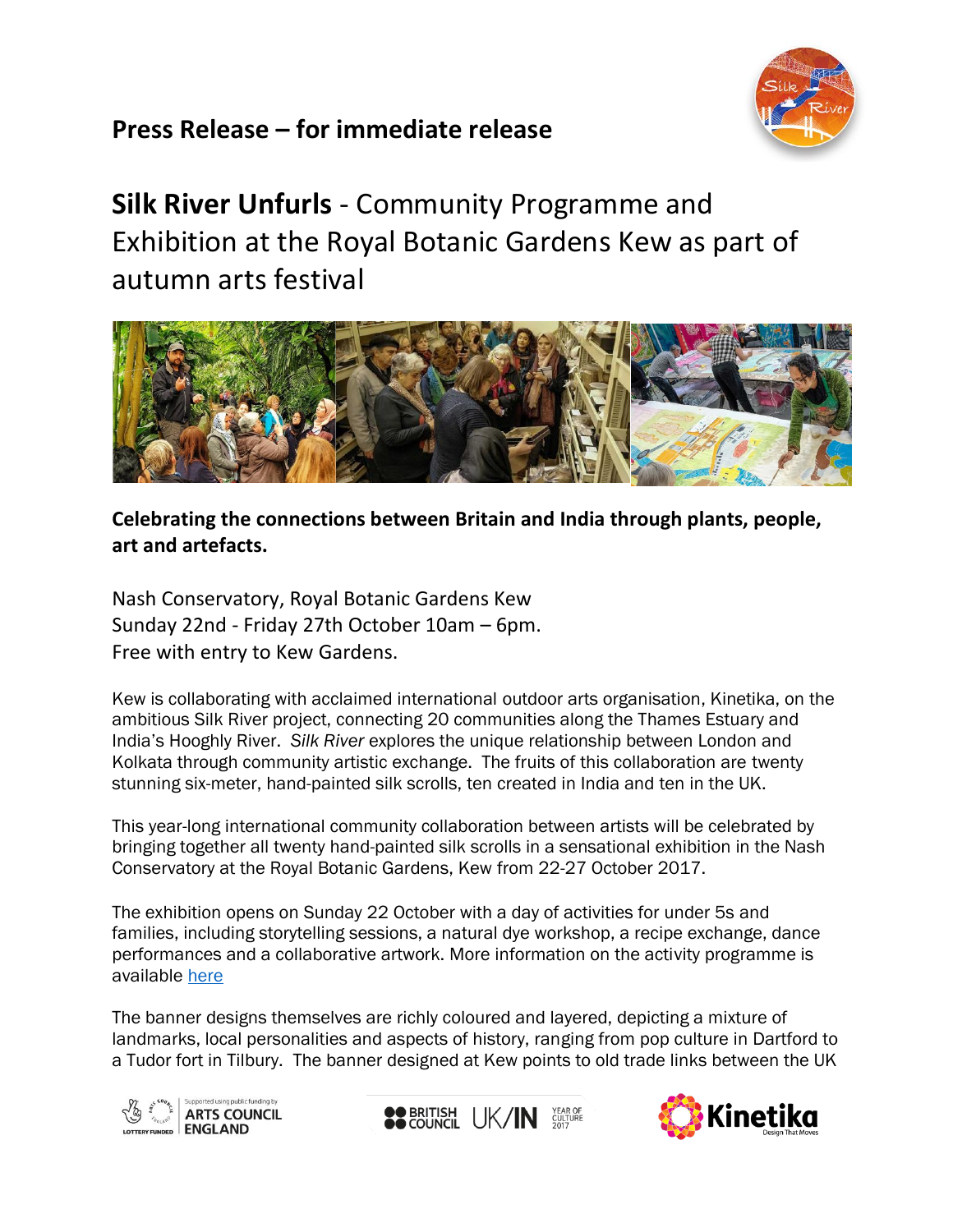

and India in the form of Indigo, quinine and silk. Many of these old trade connections have not survived the test of time, but the Silk River project has delighted in reviving at least one.

#### Revival of old skills

With the assistance of the Crafts Council of West Bengal, this has turned out to be a great silk weaving revival project, creating a showcase for a superior quality silk cloth from Murshidabad. In fact, the silk for the banners was hand woven on looms that had not been used in recent memory and only contains silk threads from that locality, not from other parts of India or indeed the world. More information on the silk is available [here](http://www.silkriver.co.uk/murshidabad-silk/)

#### Notes to the Editor

#### Silk River Partners

Kinetika - <http://www.kinetikaonline.co.uk/site/> Think Arts:<http://www.thinkarts.co.in/> Creative People and Places Hounslow - [http://creativepeopleplaces.org.uk](http://creativepeopleplaces.org.uk/) Watermans - <https://www.watermans.org.uk/> Tower Hamlets Council:<https://www.towerhamlets.gov.uk/Home.aspx> Royal Borough of Greenwich and Woolwich, Dartford Council, Gravesham Council Creative Braking & Dagenham:<http://www.creativebd.org.uk/> Tilbury Riverside Project:<http://tilburyriverside.co.uk/> Bata Heritage Centre:<http://www.bataheritagecentre.org.uk/> Southend on Sea Borough Council Totally Thames - <http://totallythames.org/> Long Distance Walkers Association - [www.ldwa.org.uk](http://www.ldwa.org.uk/)  Bath Spa University<https://www.bathspa.ac.uk/>

[Silk River](file:///C:/Users/CO36KG/AppData/Local/Microsoft/Windows/INetCache/Content.Outlook/CRHTNSLK/www.silkriver.co.uk) has been developed and delivered by Kinetika in the UK and Think Arts in India along with an international team of artists, writers and photographers and is supported by Arts Council England, British Council, Royal Botanic Gardens Kew, Tower Hamlets Council, Royal Borough of Greenwich, Creative Barking & Dagenham, Thurrock Council, Dartford Council, Kent County Council, Gravesham Council, Southend-on-Sea Borough Council, Metal, Royal Opera House Thurrock Trailblazers programme, Bath Spa University and the Long Distance Walkers Association London Group. It has featured as part of the Totally Thames festival, organised by the Thames Festival Trust, and the UK/India 2017 season curated by the British Council.

The Silk River Unfurls exhibition and activity programme has been supported by the Heritage Lottery fund.

UK Walks: http://www.silkriver.co.uk/UK-walks/ India Walks: http://www.silkriver.co.uk/india-walks/ To book tickets to Kew visit www.Kew.org





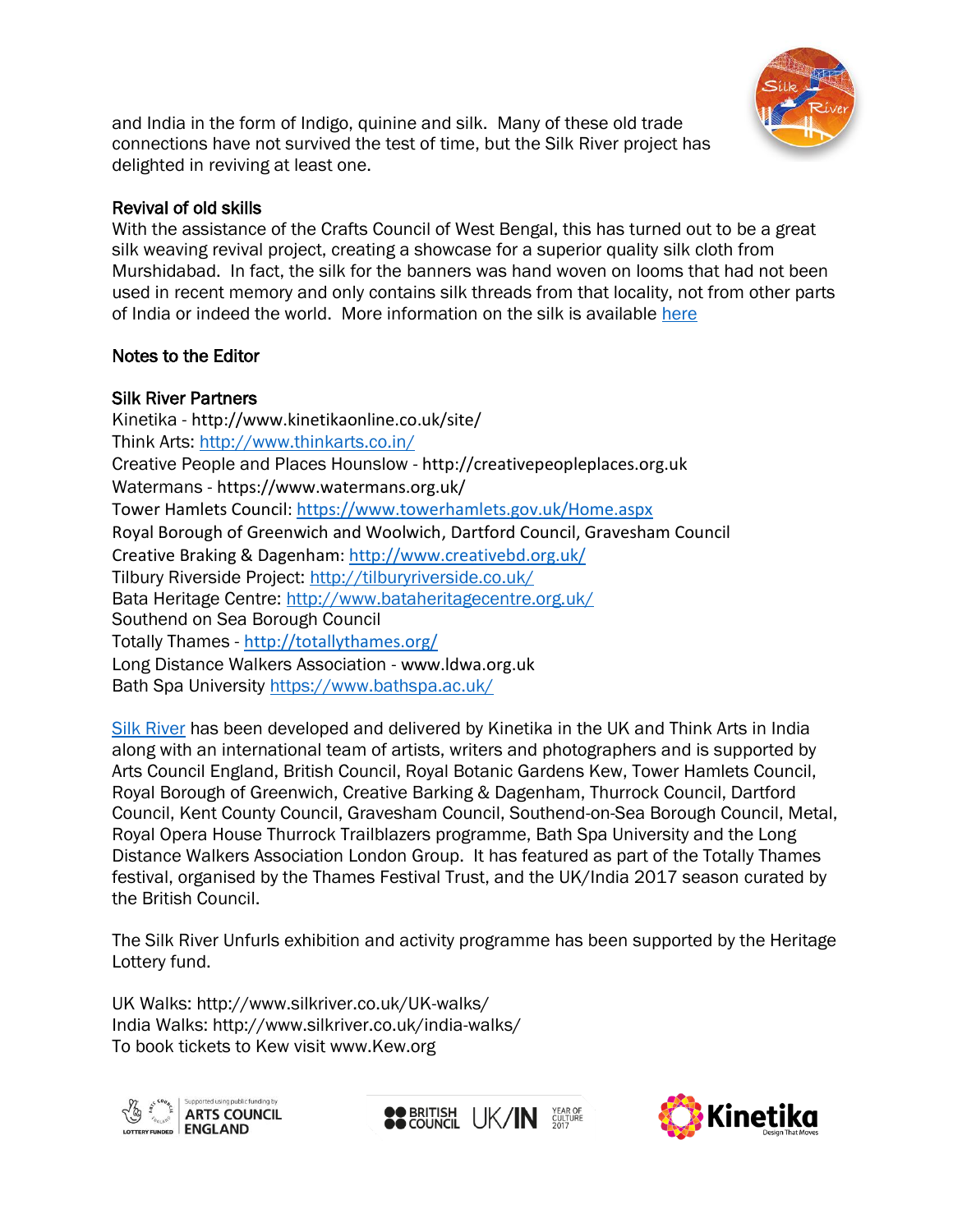

Facebook https://www.facebook.com/silkriverkinetika/

Twitter #SilkRiver https://twitter.com/SilkRiver2017

Instagram #SilkRiver https://www.instagram.com/kinetikapeople

Silk River is an ambitious project which explores the unique relationship between London and Kolkata through artistic exchange between communities along the Thames Estuary and India's Hooghly River. Kinetika's Artistic Director Ali Pretty, with associate Artistic Director Ruchira Das (Think Arts, India) and an international team of artists, writers and photographers, will capture and interpret the experience of journeying along these two mighty rivers. Working in 20 locations from Murshidabad to Batanagar (Hooghly) and Royal Botanic Gardens Kew to Southend (Thames) to reinterpret a shared heritage, Kinetika's Silk River will raise cultural awareness of the Indo-British relationship through engaging diaspora communities who live alongside both rivers.

Silk River took place along the Thames between 15-24 Sept and will culminate in West Bengal along the Hooghly 7-17 Dec 2017 with two river walks where the stories of the 20 locations will be revealed to local, national and international audiences through the showing of 20 giant hand-painted Bengali silk scrolls and accompanying performances.

#### 22-27 Oct Banners on display at Kew Gardens

https://www.kew.org/kew-gardens/whats-on/artful-autumn-silk-river-unfurls

16 Nov Tower Hamlets & Burrabazar banners on display

Exhibition, workshop and reprise performance of the Tower Hamlets walk 'from Street to Stage' at the Brady Centre, as part of 'A Season of Bangla Drama'.

### 6-17 Dec 2017 Silk River Walk India

http://www.silkriver.co.uk/india-walks/

- Tues 5th Arrive in Kolkata and travel by train to Azimganj, Murshidabad
- Weds 6th Azimganj, Barikothi & seminar on placemaking
- Thurs 7th Silk River walks begins: Azimganj to Hazarduari
- Fri 8th Artists exchange workshop on board boat from Murshidabad to Krishnanagar
- Sat 9th Krishnanagar visit to sculptors studios & local artists & former Indigo Estate
- Sun 10th Boat to Chandannagar, exchange with lighting artists
- Mon 11th Chandannagar to Barrackpore
- Tues 12th Barrackpore
- Weds 13th Kumortuli, Jorasanko and Marble Palace, North Kolkata
- Thurs 14th Tour of Burrabazaar and Howrah
- Fri 15th Visit to Kidderpore docks and tour of Batanagar
- Sat 16th Botanic Gardens, Kolkata
- Sun 17th Finale Procession from Princep Ghat to central Kolkata